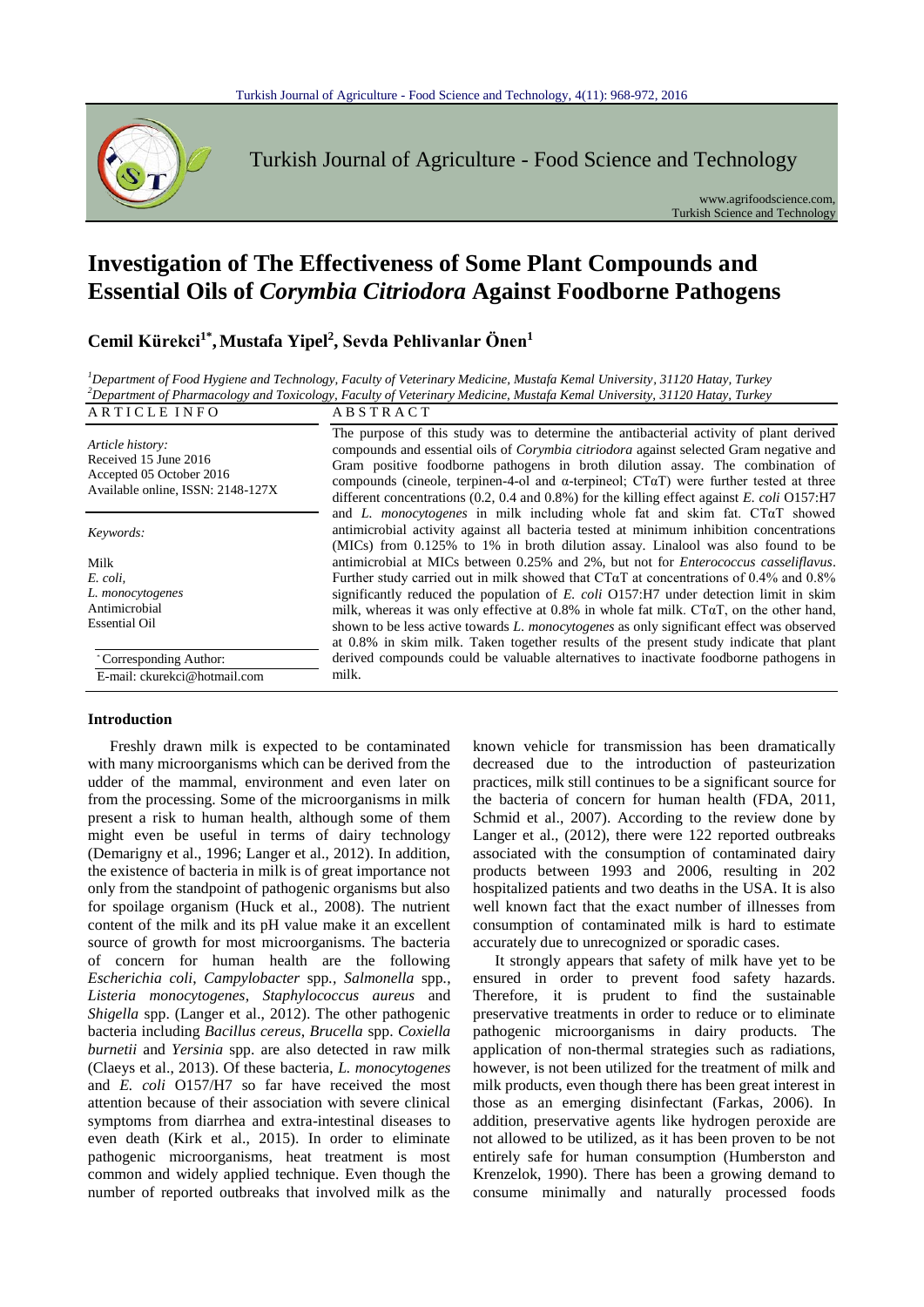including dairy products among people. One of the most important and popular natural antimicrobial source is extracts and compounds of plants which have been known for almost a hundred years to possess natural biological (Kubeczka, 2016). Essential oils (EOs) are natural volatile compounds extracted through steam distillation from the non-woody part of the plants and EOs make up a complicated mixture in which there are mainly terpenoids, flavonoids, and phenols (Franz and Novak, 2016). For the last two decades, there, thus, have been great attentions being paid to identify biologically active plant derived compounds and many of these studies reported a number of biological activities such as antimicrobial, antiviral, insecticidal, antifungal and antiparasitic (Buchbauer and Bohusch, 2016). Moreover, anti-inflammatory, antioxidant, antiulcerogenic and wound healing activities of the plants and plant derived compounds have also been shown (Lassak and McCarthy, 2001). With regard to increasing interest, the use of EOs in the food industry has been extensively evaluated due to the high activity against pathogenic contaminants *in vitro* and *in vivo* experiments. So that, the objectives of this study were to determine the antimicrobial activity of EOs from *Corymbia citriodora* (formerly called as *Eucalyptus citriodora*) and compounds including eugenol, linalool and blend of compounds (cineole, terpinen-4-ol and α-terpineol named as CTαT for this study) against Gram negative and Gram positive foodborne pathogens. Survival of *E. coli* O157:H7 and *L. monocytogenes* in milk containing a combination of CTαT and stored at 4°C was also evaluated.

# **Material and Methods**

# *Bacterial Strains and Test Agents*

The following test organisms were used; *Salmonella*  Typhimurium ATCC 14028, *S. aureus* ATCC 25923, *L. monocytogenes* N7144, *Enterococcus casseliflavus* ATCC 700327, *E. coli* ATCC 25922, *E. coli* O145, O26, O111, O103, O104 and O157:H7 (ATCC 43895). EOs obtained from *C. citriodora*, linalool, eugenol and CTαT (mixture of cineole, terpinen-4-ol and α-terpineol) used in this study were all provided from Alan Twomey (BioAust, Australia).

# *MIC Determination of Test Agents*

To determine the *in vitro* antibacterial activity, minimal inhibitory concentration (MIC) was determined using broth microdilution method in liquid culture (Wiegand et al., 2008). Briefly, stock cultures of the organism at -80°C were inoculated on Tryptone Soya Agar (TSA) and incubated for 24 h at 37°C. Subsequently, colonies were cultured in Tryptone Soya Broth (TSB) at 37°C for 18–24 h. The bacterial inoculum was prepared from an overnight culture. Stock solutions of each test agents were serially diluted in ethanol/ethoxylated castar oil (1/1 v/v). Each bacterial suspension (190  $\mu$ L) and diluted test agents (10  $\mu$ l) were then mixed in each well of 96-well plate. Bacterial cell density (about 1-2 x  $10^6$  cfu/ml) was adjusted using

Mcfarland 0.5 turbidity standards and the final concentrations of agents ranged from 2 to 0.001 %, v/v in each well of the plate. Solvent served as growth control and its concentration used in the assay was 2%. The last wells of plate treated with compounds without microorganism were used as a sterility control. The microplates were incubated at 37ºC for 24 h under aerobic condition. Following incubation, MICs was determined using iodonitrotetrazolium chloride by exactly as described previously (Kurekci et al., 2013) and experiment was carried out three times for reproducibility.

### *Inoculation and Analysis of Milk*

Ultra-high-temperature (UHT) sterilized whole (3% fat) and skim milk (no fat) were purchased from a supermarket and the sterility of milk samples were assessed by surface plating (0.1 ml) of milk onto TSA, followed by incubation at 37°C for 48 h. The milk samples were spiked with inoculum of either *E. coli*  O157:H7 or *L. monocytogenes* and 10 ml of spiked milk samples were subsequently dispensed into each tube. In order to determine the initial counts of *E. coli* O157:H7 or *L. monocytogenes* in milk serially diluted spiked milk samples (0.1 ml) were plated onto TSA. Plates were incubated at 37°C for 24 h and then colonies were counted. CTαT was added into each tube at three different concentrations (0.2, 0.4 and 0.8%). Sterile water and solvent were also added into tubes for negative and positive control, respectively. For each treatment including controls five replicate tubes were used. The samples were mixed by vortex and refrigerated at 4°C and surviving bacterial populations were determined after 24 h by serial dilutions prepared and then plated on TSA. For each dilution, the plates were incubated at 37°C for 24 h and then colonies grown on the plates were counted.

#### *Statistics*

Microbial counts were converted into  $log_{10}$  cfu/mL and the data were presented as means with standard deviations of five replicate. Differences in the number of viable bacteria between control and treatments were determined by using one-way ANOVA (SPSS 21) with Tukey's multiple comparisons test. Values with P<0.001 were considered significantly different.

#### **Results**

Results obtained in the current study revealed that all agents displayed antimicrobial activity at variable concentrations in broth dilution assay (Table 1). Among the test agents evaluated for their antimicrobial activity, CTαT were found to be the strongest with MICs ranging from 0.125 % to 1% for all tested organisms. Linalool also showed activity with the MICs ranging from 0.25% to 2% towards all organisms except *E. casseliflavus*. Eugenol showed antimicrobial activity against *L. monocytogenes*, *S. aureus* and some *E. coli* strains at concentration of 2%, but did not display activity against *S.* Typhimurium and *E. casseliflavus* at concentration of 2%, which was the highest concentration used in the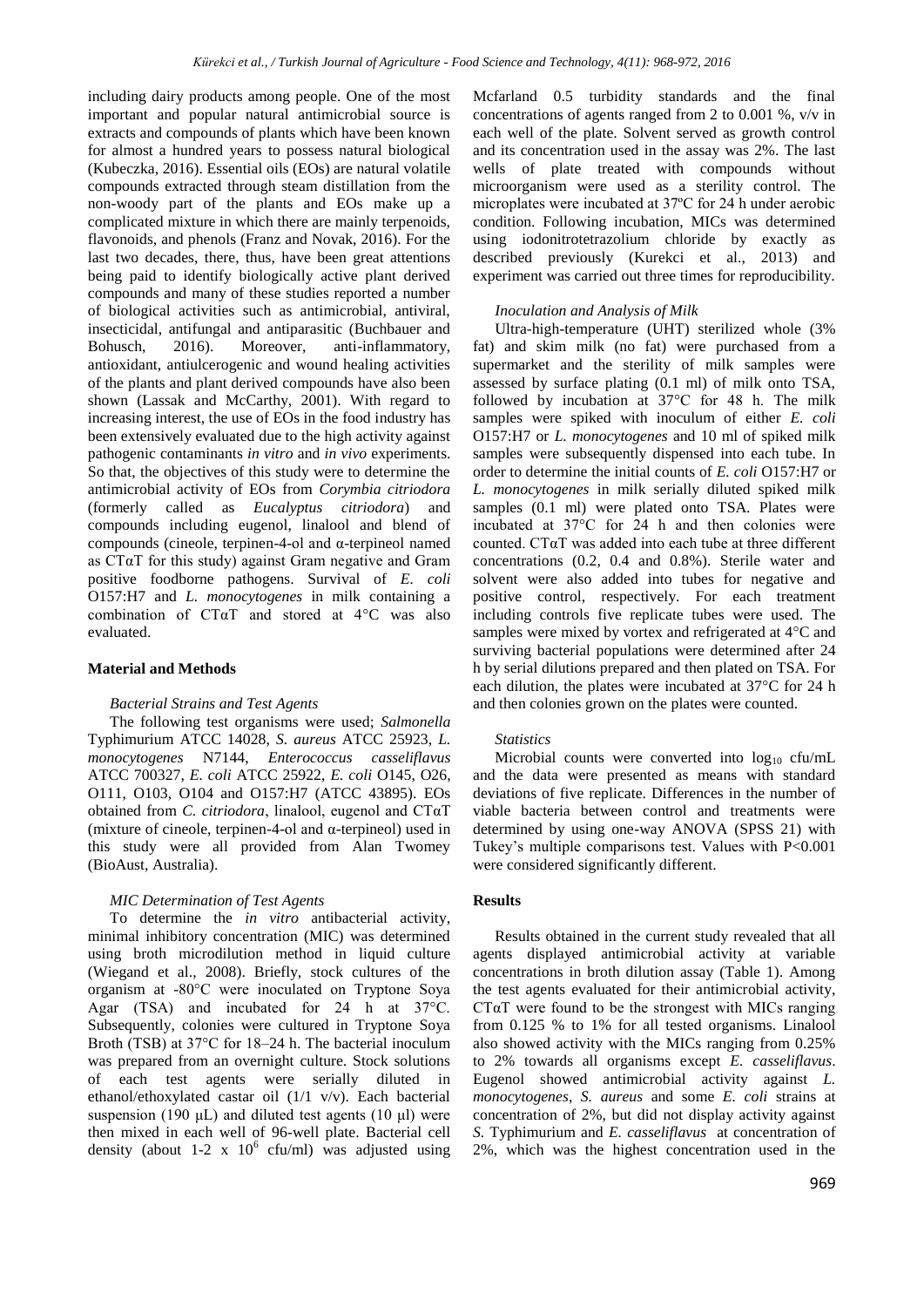current study. The poorest overall antimicrobial activity was observed with the EO obtained from *C. citriodora* which only displayed activity towards *L. monocytogenes*, *E. casseliflavus* and *E. coli* ATCC and *E. coli* 0157/H7, while did not show activity against *S*. Typhimurium, *S. aureus* and other *E. coli* strains tested.

Table 2 shows the survival of *E. coli* O157:H7 and *L. monocytogenes* at 4°C in skim and whole milk treated with different concentrations of  $CT\alpha T$ . The sterility of UHT milk samples were confirmed before spiking. After spiking, the initial population of *E. coli* in whole and skim milk were  $6.82 \pm 0.06$  and  $6.56 \pm 0.07$  log<sub>10</sub> cfu/mL, respectively and the number of *L. monocytogenes* were  $6.70 \pm 0.04$ ,  $6.76 \pm 0.02$  log<sub>10</sub> cfu/mL in whole and skim milk respectively. As shown in Table 2, the addition of CT $\alpha$ T at concentration 0.4% and 0.8% significantly decreased the *E. coli* O157:H7 population to the under detection limit compared with negative and positive controls (P<0.001). However, the addition of CT $\alpha$ T at 0.8% was sufficient to reduce *L. monocytogenes* below the detection limit in skim milk  $(P<0.001)$ . When whole milk samples were treated with CTαT at 0.8% and held at 4°C for 24 h, the *E. coli* O157:H7 inactivation was more than 2.5 log cfu/mL when compared to controls (P<0.001). The number of *L. monocytogenes* in whole milk samples was, however, not affected by CTαT treatment.

# **Discussion**

The current study investigated the antimicrobial properties of EOs from *C. citriodora*, as well as some plant compounds, against Gram negative and Gram positive pathogenic bacteria including those very important for food industry. All test agents exhibited a variable degree of antimicrobial activity towards major foodborne pathogenic bacteria tested with different MIC values. Linalool had a MIC value of 0.25-0.5%, 0.5%, 0.5% or 2% against *E. coli* strains, *S.* Typhimurium, *S. aureus* and *L. monocytogenes*, respectively. These results were found to be slightly higher than those of Carson and

Riley (1995). These researchers found 0.25% and 0.06% MIC values for linalool against *S. aureus* or *E. coli*, respectively. In addition, it was observed that eugenol had antimicrobial activity against *S. aureus*, *L. monocytogenes* and some *E. coli* serovars at concentration of 2%, which was in accord with earlier studies on the *in vitro* effects of eugenol against *Helicobacter pylori* (Ali et al., 2005). This observation is also consistent with similar findings of Sanla-Ead et al., (2012) who reported MICs values for eugenol against several foodborne pathogens at a concentration between 12.5 and 50 µl/mL. Nevertheless, our results for eugenol are contrast to results obtained by other authors who found much lower MIC values for several foodborne pathogens including *Salmonella* Typhi (0.0125%), *E. coli* (0.05%) and *S. aureus* (0.1%) (Devi et al., 2010; Walsh et al., 2003).

There are many studies undertaken to explore the biological activities, content and composition of extracts and EOs obtained from *C. citriodora* (Cimanga et al., 2002; Lis-Balchin and Deans, 1997). In the current study, *C. citriodora* displayed weak antimicrobial activities against particularly Gram positive bacteria (*L. monocytogenes* and *E. caseliflour*) and as well as some *E. coli* serovars. Similarly, Luqman et al., (2008) reported that EOs of *C. citriodora* had more stronger activity towards Gram positive bacteria than Gram negative bacteria at MIC values of 10 or >10 mg/mL. In addition, some studies have revealed that cineole,  $\alpha$ -terpinene and terpinen-4-ol had remarkable antimicrobial activity against foodborne pathogens (Kurekci et al., 2013; Thomsen et al., 2013). The results of many studies also indicated that the EOs are more effective than the major compounds derived from them (Cox et al., 2001; Loughlin et al., 2007). The development of resistance to complex mixture of pure compounds appears to be unlikely due to a complex activity of these compounds (Hammer et al., 2012). Therefore, we evaluated the antimicrobial efficacy of CTαT and found that CTαT had a remarkable activity against a variety of foodborne pathogens tested.

Table 1 Minimal inhibitory concentration (%) of *C. citriodora* EO and compounds using broth microdilution assay\*

| Test organisms      | Test Compounds (MIC %) |                |          |              |  |
|---------------------|------------------------|----------------|----------|--------------|--|
|                     | C. citriodora          | Eugenol        | Linalool | $CT\alpha T$ |  |
| E. coli O157/H7     |                        | <b>NA</b>      | 0.5      | 0.25         |  |
| $E.$ coli $O145$    | $NA^a$                 | 2              | 0.5      | 0.125        |  |
| <i>E. coli</i> O104 | <b>NA</b>              | <b>NA</b>      | 0.25     | 0.125        |  |
| $E.$ coli $O103$    | <b>NA</b>              | <b>NA</b>      | 0.5      | 0.125        |  |
| <i>E. coli</i> 026  | <b>NA</b>              |                | 0.5      | 0.125        |  |
| <i>E. coli</i> 0111 | <b>NA</b>              |                | 0.5      | 0.125        |  |
| E. coli             | 2                      | 2              | 0.25     | 0.125        |  |
| S. typhimurium      | <b>NA</b>              | NA             | 0.5      | 0.25         |  |
| S. aureus           | <b>NA</b>              | $\mathfrak{D}$ | 0.5      | 0.5          |  |
| L. monocytogenes    |                        |                | 2        |              |  |
| E. casseliflavus    |                        | NA             | NA       |              |  |

<sup>a</sup>NA; No activity at highest concentration tested (2%)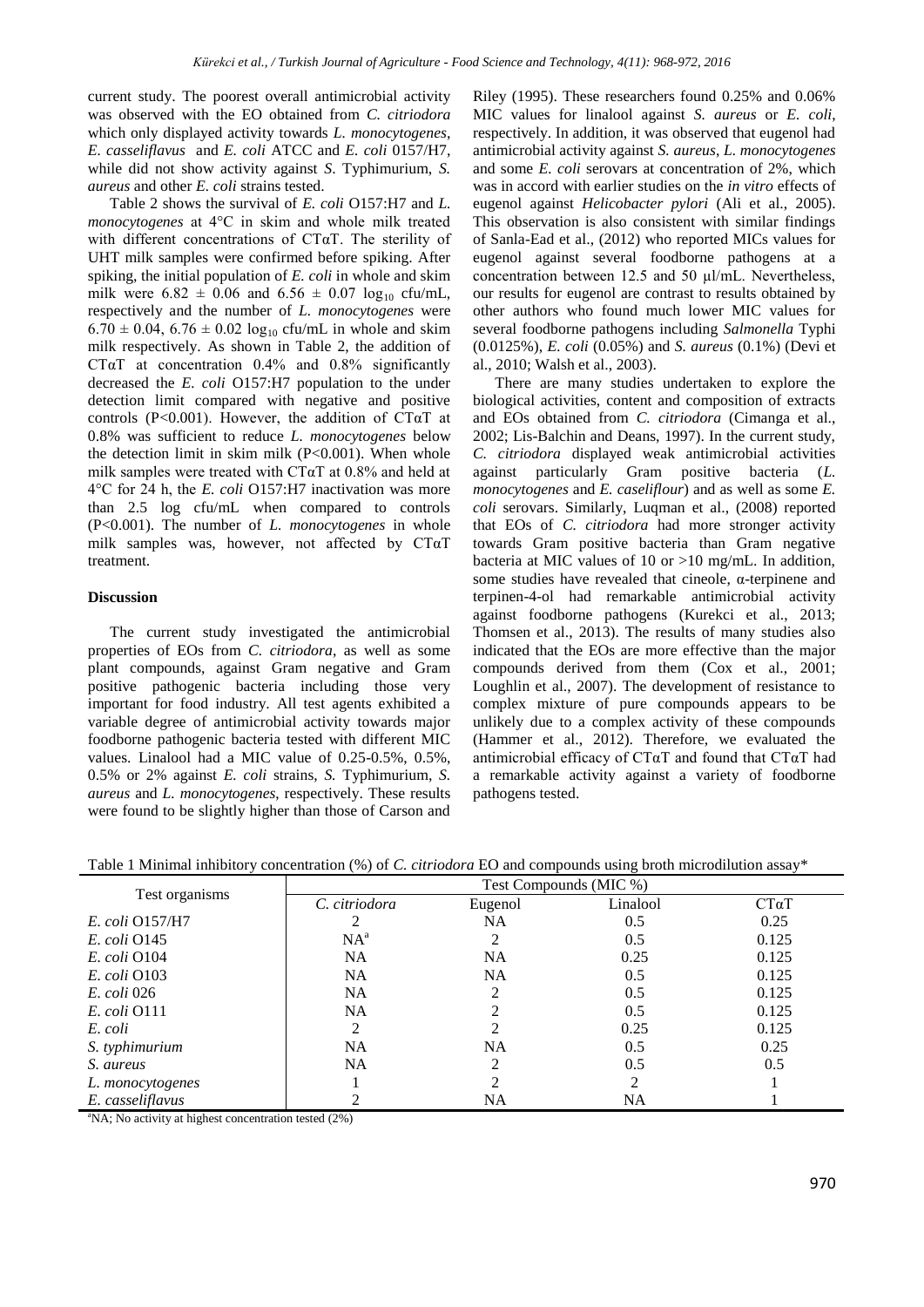| Table 2 Survival of E. coli and L. monocytogenes ( $log_{10}$ cfu/ml) in milk containing CT $\alpha$ T <sup>*</sup> |
|---------------------------------------------------------------------------------------------------------------------|
|---------------------------------------------------------------------------------------------------------------------|

| <b>Treatments</b>   | E. coli                    |                            | L. monocytogenes           |                 |  |  |
|---------------------|----------------------------|----------------------------|----------------------------|-----------------|--|--|
|                     | Skim Milk                  | Whole Milk                 | Skim Milk                  | Whole Milk      |  |  |
| P-Control           | $6.77 \pm 0.03^{\text{a}}$ | $6.79 \pm 0.14^{\circ}$    | $6.66 \pm 0.07^{\rm a}$    | $6.72 \pm 0.03$ |  |  |
| N-Control           | $6.47 \pm 0.49^{\rm a}$    | $6.65 \pm 0.16^a$          | $6.69 \pm 0.05^{\text{a}}$ | $6.66 \pm 0.08$ |  |  |
| $CT\alpha T$ (0.8%) | $ND^b$                     | $3.95 \pm 0.13^b$          | $ND^b$                     | $6.92 \pm 0.27$ |  |  |
| $CT\alpha T$ (0.4%) | $ND^b$                     | $6.31 \pm 0.12^{\text{a}}$ | $6.44 \pm 0.14^{\circ}$    | $6.77 \pm 0.06$ |  |  |
| CTaT (0.2%)         | $6.30 \pm 0.22^{\text{a}}$ | $6.75 \pm 0.10^a$          | $6.74 \pm 0.06^{\circ}$    | $6.78 \pm 0.08$ |  |  |
|                     |                            |                            |                            |                 |  |  |

\*Values are means of five replicates. ND: No colonies detected on the agar plates., <sup>a, b, c</sup> Means with different superscripts on the column differ significantly (Tukey, P<0.001).

Apart from the *in vitro* antimicrobial activities, we also investigated the application of CTαT to reduce the *E. coli* O157:H7 and *L. monocytogenes* population in whole and skim milk. CTαT was selected for this study as effectiveness of these compounds has already been proved against a wide variety of microorganisms *in vitro*. Our work showed that  $CT\alpha T$  at concentration of 0.8% and 0.4% caused a significant reduction in the cell counts of *E. coli* O157:H7 whereas only 0.8% resulted in the same effect towards *L. monocytogenes* in skim milk. This result is in agreement with our results obtained in broth dilution assay. Similarly, Dikici et al. (2013) and Shah et al. (2013) have reported that *L. monocytogenes* was much more resistant to eugenol when compared to *E. coli* O157:H7 in çiğ köfte and milk. The antimicrobial concentration of eugenol in this study was much lower than those previously reported (Dikici et al., 2013; Shah et al. 2013; Yoon et al. 2011). Shah et al. (2013) reported that *L. monocytogenes* and *E. coli* O157:H7 were both completely inhibited in all milk samples (whole, reduced fat and skim) when eugenol concentration was increased to 6.5 g/L. However they found that eugenol at the level of 1.0, 1.5 and 2.0 g/L failed to inactivate both bacteria.

It is noteworthy to report herein that the fat content of milk appears to have a significant effect on the antimicrobial activity of CTαT against tested bacteria. Similarly, Shah et al. (2013) and Yoon et al. (2011) informed that the inhibitory activity of plant derived compounds was decreased by the fat content of milk. It was suggested that fat globules can attached to the surface of bacterial cells resulting in the formation of barrier disabling the penetration of EO/compounds through the cell wall (Farbood et al., 1976). As noted earlier, the possible binding of milk fat with EO or compounds undoubtedly plays a role in limiting the effectiveness of these agents (Juven et al., 1994).

#### **Conclusion**

Milk and dairy products unfortunately continue to be one of the major sources of the bacteria of concern for human health even though the heat-treatment is often used to eliminate pathogen microorganisms present in raw milk. With increasing demands for organic foods, there has been also growing interest to explore for natural antimicrobial additives which are not harmful for human health and as well not altering the organoleptic properties of foods. According to the data obtained from the current study, significant reduction in the population of *E. coli* O157/H7 and *L. monocytogenes* was observed in skim milk stored at 4°C for 24 h. Taken together, the data obtained from studies in both *in vitro* and model food system suggest that freshly drawn milk might be treated with natural plant derived compounds prior to the introduction of heat treatment.

### **Acknowledgement**

We thank Prof. Dr. Mehmet Çalıcıoğlu (Fırat University) and Assos. Prof. Dr. Ahmet Koluman for the donations of strains and Alan Twomey for EO and compounds.

#### **References**

- Ali SM, Khan AA, Ahmed I, Musaddiq M, Ahmed KS, Polasa H, Rao LV, Habibullah CM, Sechi LA, Ahmed N. 2005. Antimicrobial activities of eugenol and cinnamaldehyde against the human gastric pathogen *Helicobacter pylori.* Ann. Clin. Microbiol. and Antimicrobials, 4: 1-7.
- Buchbauer G, Bohusch R. 2016. Biological activities of essential oils. In: (Başer KHC, Buchbauer G). Handbook of essential oils: science, technology, and applications.  $2<sup>th</sup>$  Edition. New York. CRC Press. pp. 281-322.
- Carson CF, Riley TV. 1995. Antimicrobial activity of the major components of the essential oiI of *Melaleuca alternifolia*. J. Appl. Bacteriol., 78: 264-269.
- Cimanga K, Kambu K, Tona L, Aspers S, De Bruyne T, Hemans N, Totte J, Pieters L, Vlietinck AJ. 2002. Correlation between chemical composition and antibacterial activity of essential oils of some aromatic medicinal plants growing in the Democratic Republic of Congo. J. Ethnopharmacol., 79: 213–220.
- Claeys WL, Cardoen S, Daube G, De Block J, Dewettinck K, Dierick K, De Zutter L, Huyghebaert A, Imberechts H, Thiange P, Vandenplas Y, Herman L. 2013. Raw or heated cow milk consumption: Review of risks and benefits. Food Control, 31: 251-262.
- Cox SD, Mann CM, Markham JL. 2001. Interactions between components of the essential oil of *Melaleuca alternifolia*. J. Appl. Microbiol., 91: 492–497.
- Demarigny Y, Beuvier E, Dasen A, Duboz G. Influence of raw milk microflora on the characteristics of Swiss-type cheeses. I. 1996. Evolution of microflora during ripening and characterization of facultatively heterofermentative lactobacilli. Lait, 76: 371-387.
- Dikici A, İlhak Oİ, Çalıcıoğlu M. 2013. Effects of essential oil compounds on survival of *Listeria monocytogenes* and *Escherichia coli* O157:H7 in çiğ köfte. Turk. J. Vet. Anim. Sci., 37: 177-182.
- Farbood ML, Macneil JH, Ostovar K. 1976. Effect of rosemary spice extract on growth of microorganisms in meats. J. Milk and Food Technol., 39: 675-679.
- Farkas J. 2006. Irradiation for better foods. Trends Food Sci. Tech.,  $17:148-152$ .